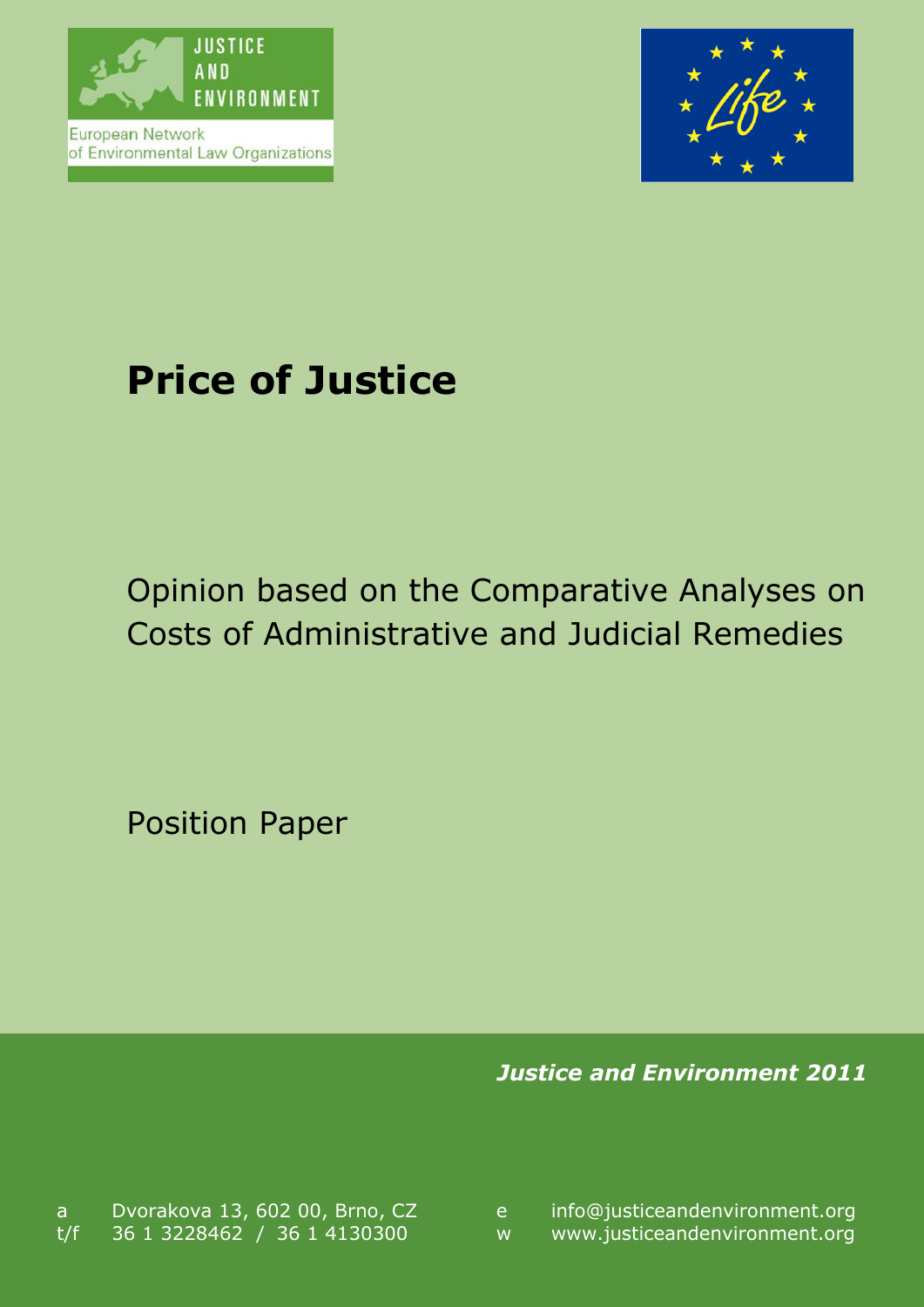### **Price of Justice**

### **Opinion based on the Comparative Analyses on Costs of Administrative and Judicial Remedies**

#### **Position Paper**

#### **Introduction**

Justice and Environment (J&E) is an association of public interest environmental law organizations based in Europe. J&E aims to use law to protect people, the environment and nature. Our primary goal is to ensure the implementation and enforcement of the EU legislation through the use of European law and exchange of information.

The Aarhus Convention has been a priority topic for J&E from its inception. This is because proper implementation of this treaty results in the proper implementation of many EU directives and possibilities for NGOs to exercise their rights under these directives. After having discovered the discrepancies as presented above, J&E decided to prepare a comparative research on the practical implementation of the Aarhus Convention with special regard to national regimes of costs in administrative and judicial proceedings.

As usual, J&E research has been based on a unified template and national legal analyses that served as background for the present comparative analysis. For an easier overview of the national assessment results, a comparative matrix has been produced with the major findings on the national level. In the following, the research results are detailed, explained and evaluated.

#### **The 2011 Research**

J&E has already investigated the status of access rights' implementation in terms of costs of administrative and judicial remedies in 2009. That study (available under the following link) has first of all gave a rationale to the research, broadly presented the legislative framework of the topic set by the Aarhus Convention and introduced the research template in which the national inputs from 9 countries were based.

Back in 2009, research covered Austria, Croatia, the Czech Republic, Estonia, Hungary, Romania, Slovakia, Slovenia and Spain.

In this current 2011 study, the starting point as well as the legal background are the same as in 2009, and the research template has only undergone a slight modification. The following questions were introduced into the template:

- *Who can provide legal aid (e.g. can NGOs be legal aid providers)?*
- *Is legal aid frequently used in environmental cases?*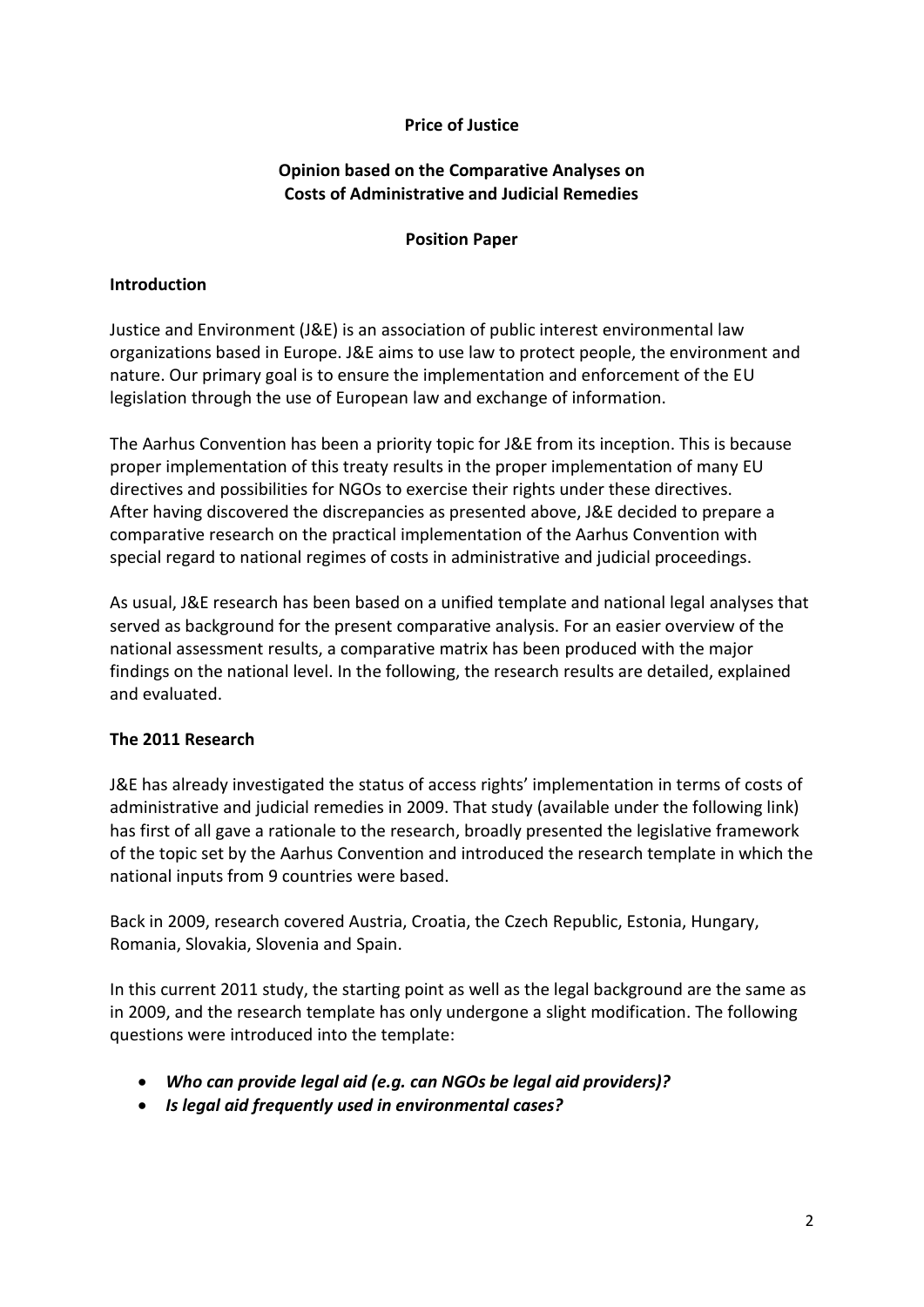These 2 questions were inserted into the template in order to focus more on mechanisms that are supposed to overcome barriers of effective access to justice. While the first one concentrates on regulation, the second is about actual practice of legal aid in environmental matters.

In 2011, the number of countries covered slightly changed. While the updating of the previous research happened in Austria, the Czech Republic, Estonia, Hungary, Romania and Slovakia, neither Croatia, nor Slovenia, nor Spain participated in the 2011 exercise. However, as an addition, in 2011 Germany was fully covered by the research.

### **The 2011 Findings**

We asked our country experts to update their 2009 studies (with the exception of Germany where a full research had to be completed) and highlight the changes that happened in that 2-year time span. We have found the following phenomena in those countries where the research was updated:

### **Country information**

the GDP and the HDI of the affected countries slightly decreased (CZ, EE, HU, RO, SK) with the exception of Austria where although the GDP increased, the HDI decreased, again insignificantly

### **Administrative procedural costs**

the costs to be paid for EIA procedures and experts who oversee the EIA studies increased in CZ

# **Judicial procedural costs**

- new fees were introduced in CZ (an EUR 41 fee for requesting an injunctive relief in administrative cases which has been free of charge before)
- in some cases, procedural costs significantly increased in CZ (for a cassation request against the administrative court decisions)
- fee waivers were made more available for NGOs in CZ (for those NGOs that have no sufficient financial resources)
- fees for cases with pecuniary value has risen (in CZ almost doubled) and in some cases became more complex (in AT they got higher but also value categories were adjusted)

#### **The 2011 Findings for Germany**

Germany has the second highest GDP among the examined countries, after Austria. However, its HDI is the highest, being the 10th country on the list of countries evaluated by this index globally.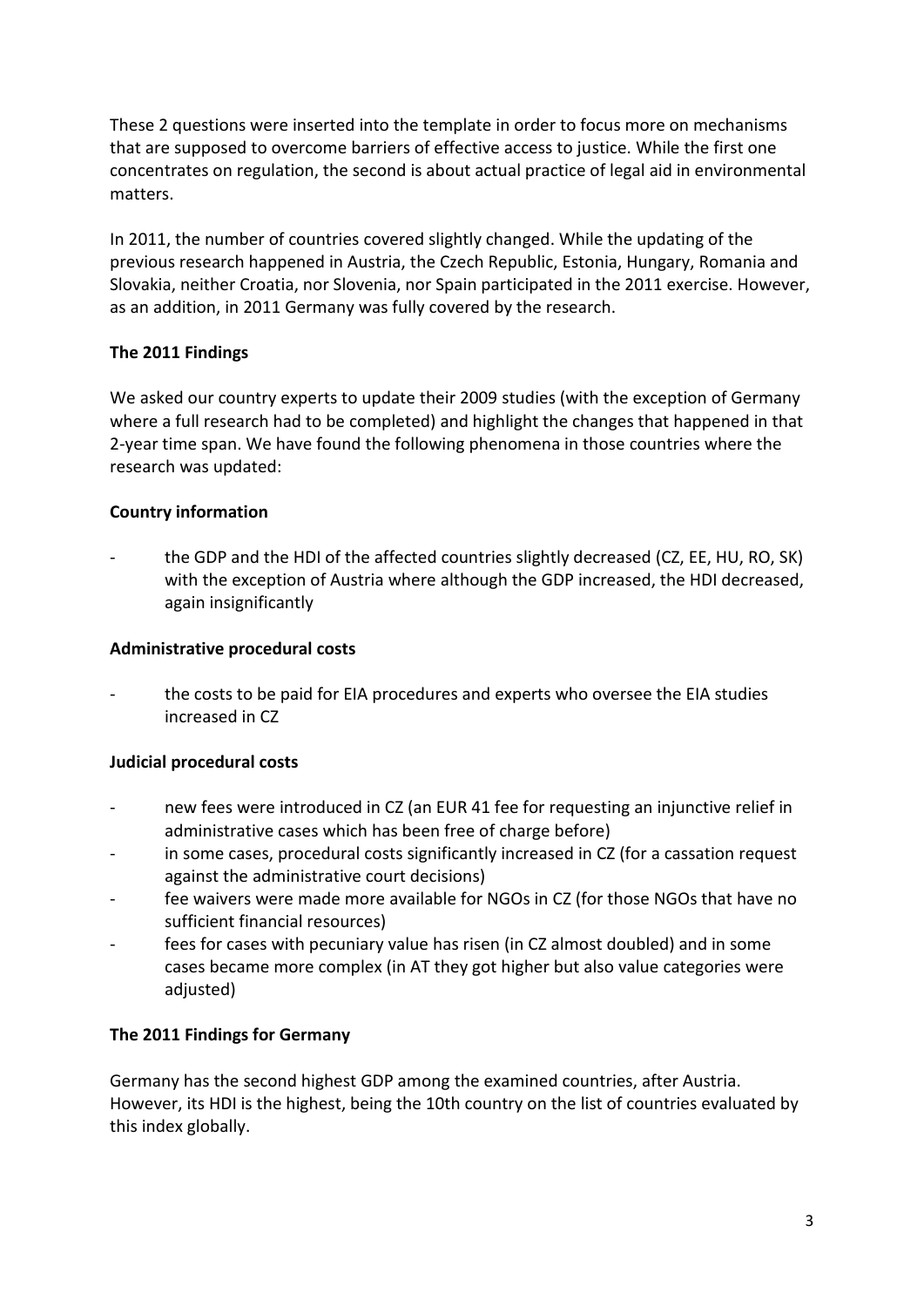Due to the regulation that administrative matters can be taken to superior authorities only in a limited number of cases, and the regular way of remedy is to address the courts, the amount of administrative procedural fees is not a relevant indicator.

In judicial cases, the court defines the "value of the case" according to which the court fees to be paid are proportionate. This latter "value" varies significantly in Germany, however, a short statistics: between 2002 and 2006, in environmental matters the amount in dispute was set between 2.000 EUR and 260.000 (!) EUR in the extremes so the amount ranges between 20.000 EUR and 25.000 EUR average, with a significant dispersion.

Counting with the average value, the fee to be paid for starting a judicial procedure is appr. 5.000 EUR, while the amount for an appeal against the first instance judgment can be even slightly higher, with no system of waivers in place for environmental cases or organizations.

Costs of evidence are to be borne by the party initiating the evidence, and this cost category is not covered by the loser pays principle, which otherwise applies in judicial procedures in Germany.

These rules apply in both the administrative and the civil judicial procedures.

Legal aid is available for both individuals and NGOs. Individual must show that they lack resources and the case will be a prospective win, while NGOs have to show lack of resources and that the case is in the public interest. However, the latter is quite theoretical because the courts do not consider NGOs as lacking resources therefore they do not grant legal aid to NGOs.

As a general evaluation, costs of procedures are very high in Germany and in fact have an inhibiting impact on the enforcement of environmental law before the courts except for the most intolerable cases of breaching environmental law.

#### **The Legal Aid Findings of 2011**

Based on the answers given by the country researchers to the two additional questions on legal aid we found the following in the examined seven countries:

#### *Who can provide legal aid (e.g. can NGOs be legal aid providers)?*

What we call official legal aid is a privilege of licensed attorneys in many countries (Austria, Estonia, Germany until 2008, Romania, Slovakia). This, however, does not prevent NGOs from giving legal support especially in issues of their specialization but this is not considered legal aid stricto sensu (Austria). In some countries, NGOs can also provide official legal aid (Estonia, Germany since 2008, Hungary). In Hungary, even universities providing legal education can give legal aid.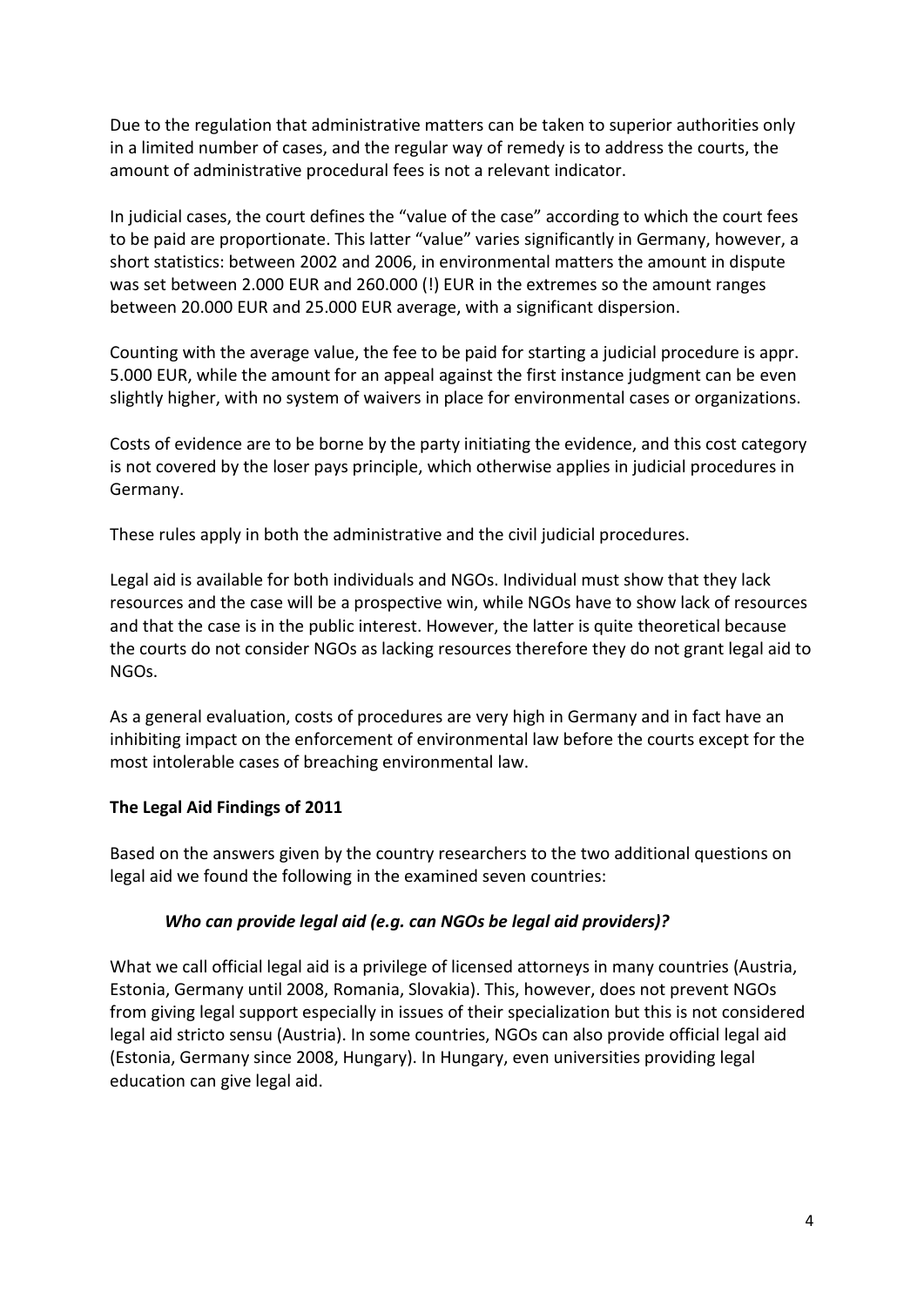## *Is legal aid frequently used in environmental cases?*

Generally, the situation in all examined countries shows that legal aid is hardly used in environmental cases at all. It may stem from the fact that generally there are very few environmental cases (Austria), there is no data on legal aid in environmental cases (Estonia, Slovakia), legal aid has no tradition in environmental cases (Germany), or there are no specialized environmental lawyers providing legal aid (Hungary). The only contrary example is the Czech Republic where the use of legal aid in environmental cases is steadily increasing.

Again a general impression in the examined countries is that there is almost no information on the use of legal aid in environmental cases available for the public (especially Austria, Hungary).

#### **Conclusions**

In Austria, there were no significant changes compared with the findings of the 2009 study.

In the Czech Republic, court fees grew, sometimes considerably, but this was complemented by a case law that applies fee waivers to insufficiently resourced NGOs more frequently.

In Estonia, there were no significant changes compared with the findings of the 2009 study. Nevertheless, it may be worth noting that recent case law produced a case where an NGO had to pay a quite prohibitive amount of court fee based on the loser pays principle to an administrative authority.

In Hungary, there were no significant changes compared with the findings of the 2009 study.

In Romania, there were no significant changes compared with the findings of the 2009 study.

In Slovakia, there were no significant changes compared with the findings of the 2009 study.

#### **Recommendations**

Based on the above (updated) findings, we have the following recommendations in order to guarantee a practice of access to justice not prohibitively expensive:

- administrative and judicial proceedings in the protection of environment shall be made free of charge or significantly inexpensive;
- such inexpensive nature of the proceedings should also cover the costs of evidence that are frequently the highest components in a process;
- a system of waivers and allowances for court fees has to be applied in order not to discourage members of the public and NGOs to sue in the public interest;
- the loser pays principle has to be applied with strong restrictions in such cases, e.g. using a cap on certain costs or excluding certain parties from those who are eligible for cost recovery (e.g. government bodies);
- legal aid shall be available for NGOs and in environmental cases as well, covering the full amount of costs that incur in public interest litigation, and should be allowed to be provided by specialized environmental legal NGOs in environmental cases.